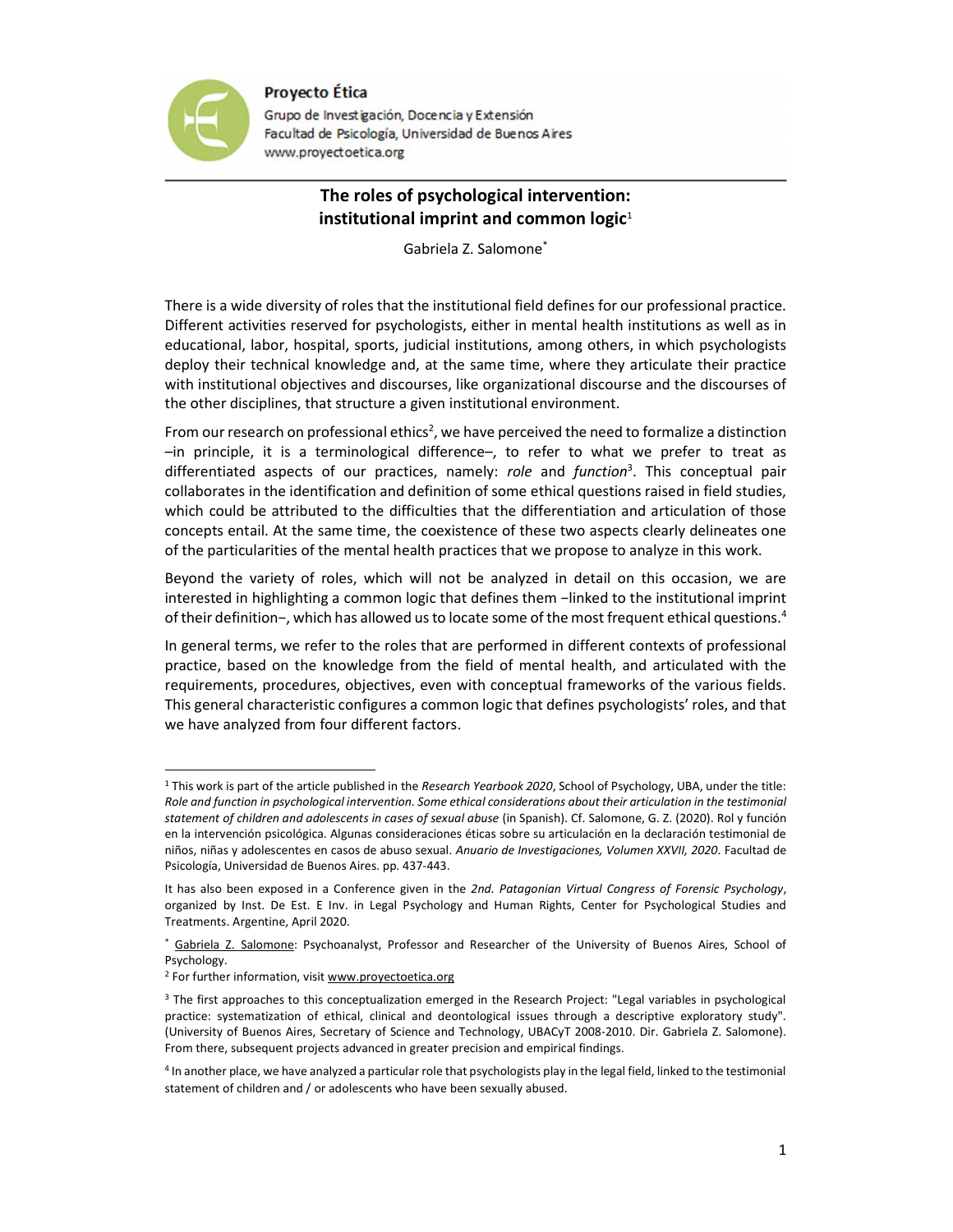## **Proyecto Ética**



Grupo de Investigación, Docencia y Extensión Facultad de Psicología, Universidad de Buenos Aires www.proyectoetica.org

In the first place, let us point out that the institutional discourse itself −even in very diverse institutions− establishes a certain ideal of efficacy, which determines in a general and standardized way the objectives of the role and the goals to be achieved through our intervention. Many times, this ideal of efficacy −as we have named it− is not stated in an explicit way, but is implicit in the organizational discourse and in those others that go through it. The ideal of efficacy refers to the effect that the institution expects to occur from the psychological intervention.

Likewise, psychologists must develop their practice according to the parameters established by the institutional norms that, on the one hand, establish guidelines for institutional functioning and, on the other, also determine the modalities of the roles. It means that they define to a certain degree the psychological intervention, which can operate −to a greater or lesser extent− as a conditioning. Related to this, it is important to note that the institutional requirements do not always agree with the basic guidelines of our professional function<sup>5</sup>.

From our field studies, we verified that this conditioning of practice does not necessarily arise from explicit normative statements, but is imperceptibly imposed by institutional discourses and naturalizes peculiar modalities of concrete practices. In this regard, we've taken the concept of discourse defined by Jacques Lacan: "I distinguished discourse as a necessary structure that goes well beyond words, which are always more or less occasional. What I prefer, I said, and even wrote one day on the board, is a discourse without words. The fact is that, in all truth, it is well able to subsist without words. It subsists in certain fundamental relations that literally could not subsist without language. Through the instrument of language a number of stable relations are established within which there can be inscribed something that is much larger, that goes much further than actual utterances. There is no need for these utterances, for our conduct, for our acts, to be inscribed within the framework of certain primordial statements" (Lacan, 1969-1970).

It is fundamentally about certain positions, objectives and places that the institutional pattern defines and determines our actions even imperceptibly. In this way, we end up accepting the expectations that the institutional discourse supports, without realizing the places and roles it assigns. "And the biggest problem is that the meaning and effectiveness of psychological practices in these spaces cannot be understood only by considering psychologists' ideas about what they think they do, but what they actually do" (Vezzetti, 2007).

The Interdiscursiveness, the encounter with other disciplinary discourses, is also a factor that affects the roles we play and their particular configuration. As we have been able to reveal, these discursive intersections often condition the application of professional criteria, creating ethical dilemmas, both in terms of clinical decisions and in terms of the regulatory guidelines of the profession.

We have found that the *combination of role, scope and problem* on which it operates generates different configurations. For example, the ethical, clinical and normative variables in psychological assessment in school settings are different from those in the same practice –the

<sup>&</sup>lt;sup>5</sup> Research Project Ethics and norms: the relationship of the psychologist with the deontological, legal and institutional field in practices with children and adolescents. Descriptive exploratory study based on qualitative-quantitative research. (University of Buenos Aires, Secretary of Science and Technology, UBACyT 2018-2020. Dir. Gabriela Z. Salomone).